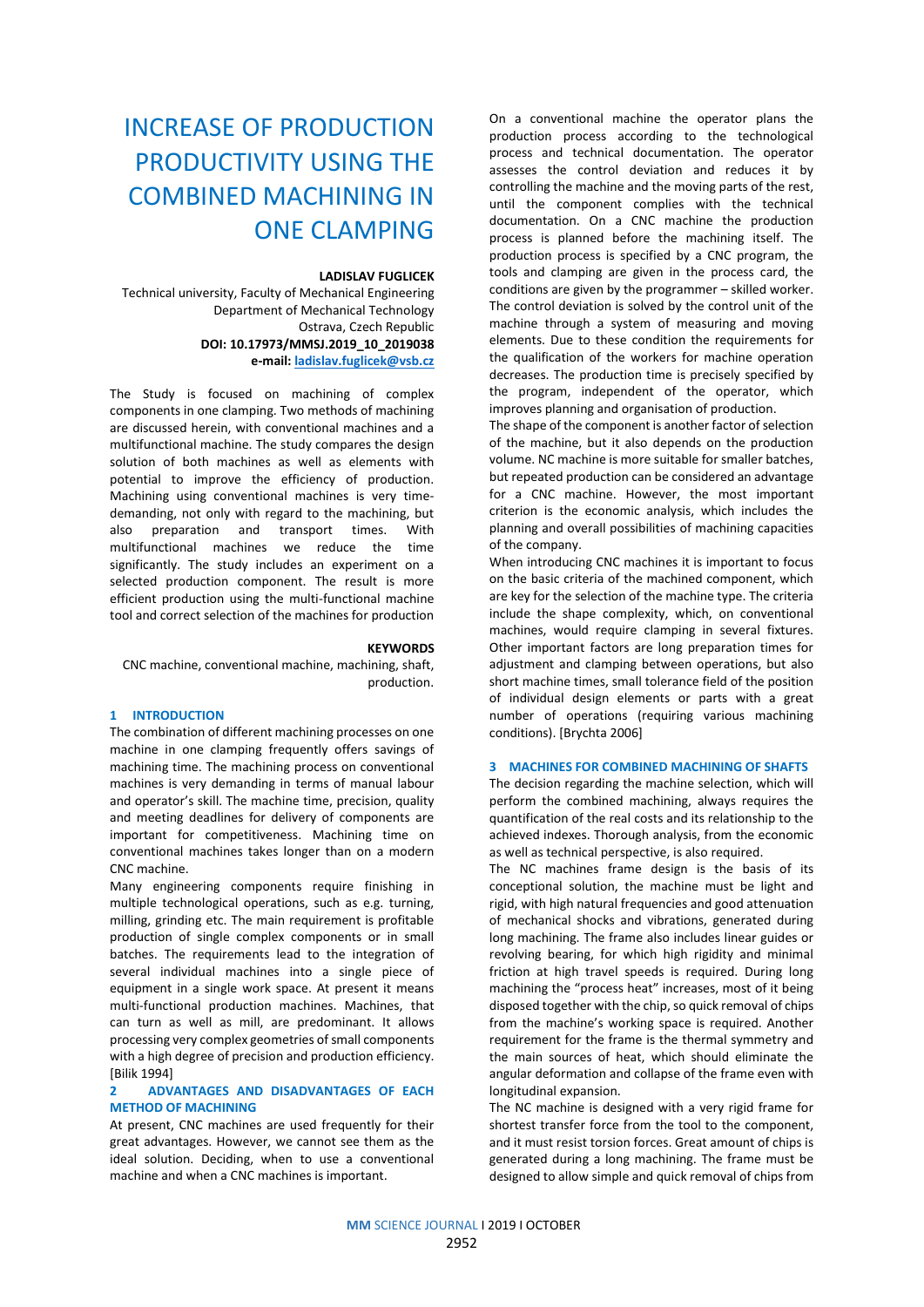the work space of the machine, but also to prevent the possible heating of the machine's frame by the machining chips. [Brychta 2006]

The frame of a conventional machine is robust, but very heavy, which has negative effect on attenuation of vibrations and shocks. The negative characteristics result in wear and tear of the machine and low quality of the surface and dimensions of the machined component. The frames positive characteristics is its dynamic stability and great static rigidity with very short transfer forces, so it resists the torsion forces well. The static rigidity must be sufficient to prevent the deformation from exceeding the permitted values with respect to the product's dimensions. High static rigidity affects also the dynamic performance of the machine. The dynamic stability must ensure the resistance to vibrations, which cause lowquality surface of the product. The frame vibrations reduce the utilisation of the machine's performance and also reduces the rigidity of the frame's joints, which leads to internal tension and subsequent frame deformations. The removal of chips from a conventional machine is problematic. The chips are in the way in the machining position. It also is the source of heat field from the chips, increasing the heating of the frame and the achieved surface of the machined part is of low quality. [Bolek 1989]

The fast integration of turning, drilling, milling and grinding operations leads to creation of high-capacity tool magazines for combined operations. The creation of highcapacity tool magazines is a prerequisite of efficient introduction of such machine. If we focus on unit production or small-batch production, the machine should be highly adaptable for a wide range of products in the segment. The highest flexibility of the machine during production will be achieved by fitting it with such high-capacity tool magazine. The possibility of quick changes of products with the integration of machining operation leads to the increase of the number of checking operation of process measurement and control. This measurement can be performed using measuring probes, which, after clamping of the machined component, will automatically detect the longitudinal and circumferential orientation of the component. The operation is performed to the actual position and eventual detrimental influences are compensated. After the completion of individual operation automatic measurement of the clamped component and recording of final precision of the machined part is possible [Kocman 2001]

Conventional machines have a limited number of tools in the clamping head. Therefore this method leads to increased handling of tools and its replacement in the clamping head, also the handling time for adjustment of the tools increases. The delays reduce the accumulated heat, generated during prolonged machining, in the machined part. The requirements for inter-operational checks also increase.

Use of a mechanical spindle with separate drive reduces vibrations. By reducing the amplitude of vibration we can utilise the NC machine's dynamics, which is key for reduction of cycle time. The difference between the use of mechanical spindles on NC machine and a conventional machine is obvious in quality of the machined surface.

Another important point of the use of spindles is the reduction of vibrations, longer live of tools, as compared to conventional machines, on which the clamping is not as stable and the vibrations are higher, degrading the tool. The spindles, as compared to the clamping heads, have excellent high temperature stability and log life. The use of mechanical spindles on NC machines, where the spindles can move in three or five operational axis, reduces the complexity of production and also the production time. On conventional machines it is possible to move the clamping head in three basic axis. Angular machining is demanding in terms of time, due to the adjustment of the tool or machined component. In complex cases it is necessary to make a fixture, which increases the production costs. [Sandvik 1997]

## **4 NC MACHINE DESIGN FOR MACHINING SHAFTS** .

CNC machine is selected for multiaxis machining. Multifunctional turning mill, fitted with a control system, is selected due to the dimensions of the component. The machine will work in 5 aves.

The machine is fitted with a sloped bed, made from a single casting. The turning and milling spindles are driven through a gearbox, therefore achieving the required torque. The mechanical milling spindles and tilting heads are exceptional on such machines, but they provide substantial competitive advantages, power machining and long life. The machine is equipped with a counter spindle. The counter spindle has the same spindle and bearing dimensions as the left spindle housing, allowing the same machining performance on both spindles. This enables high-quality roughing. Both spindles have the same thermal properties because they use a similar construction and structure. When combined with a turret or other machining unit, the two main spindles can be operated in parallel. Another element for identical thermal properties is an improvement by small distances from the center of rotation to the bed base. The bed guide has a fixed chip configuration and other guides that allow minimal positioning distances between the chip trays to the lower guide bar. This type of milling spindles is the most important element of the machine.



Figure 1. Tilting head

The top head of the machine is modified to allow clamping of technology aggregates during the automatic changes through unified and patented prismatic clamping. The machine works with one head in which the tool is clamped or can work with two heads with tools, both heads working simultaneously. Another advantage of the machine is the possibility of working movement. Three working movements are possible:

a) The rotary movement (working) is performed by the work piece; the tool has a static (fixed) position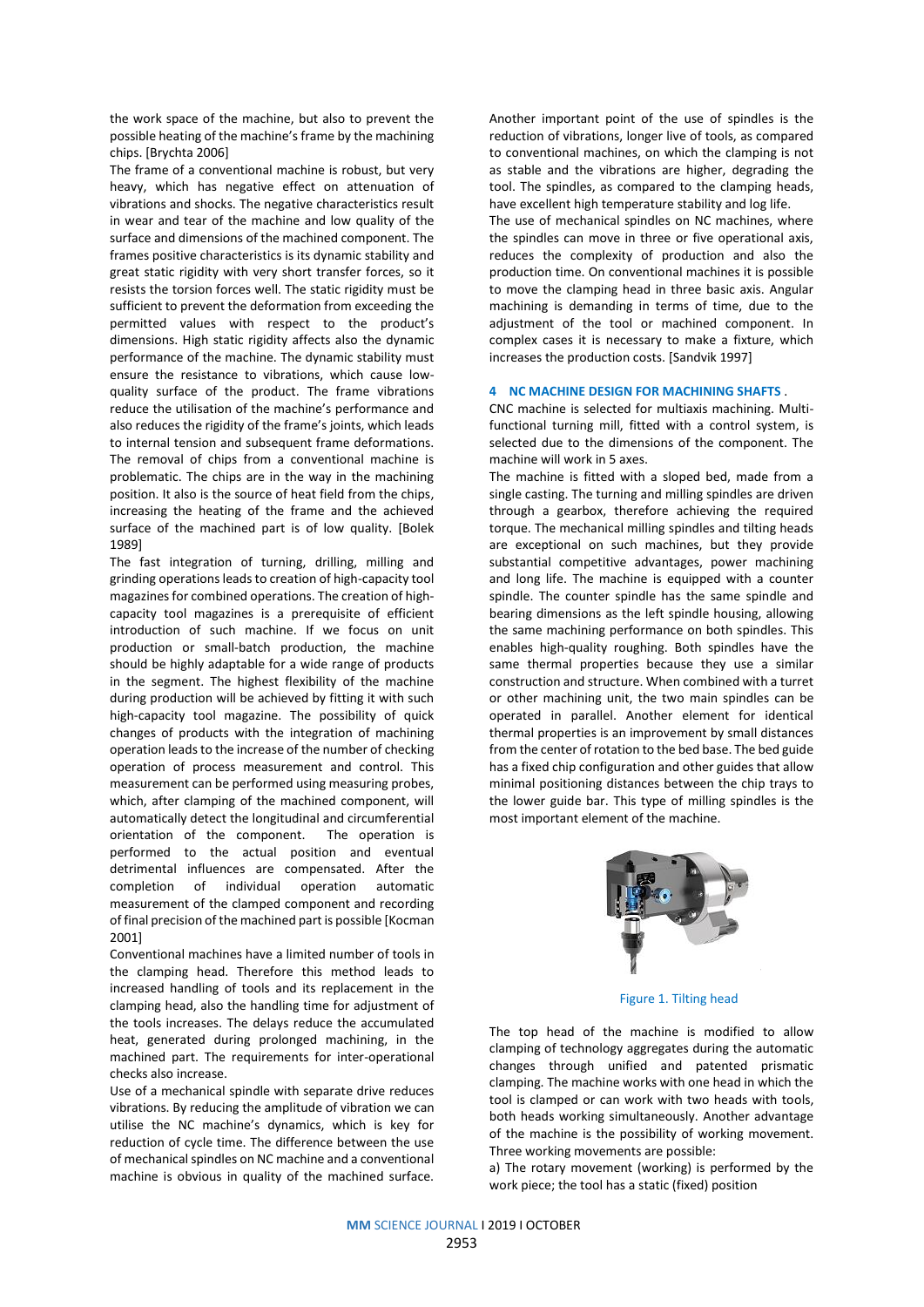b) The rotary movement (working) is performed by the tool; the work piece has a static (fixed) position

c) The rotary movement is performed by both the tool and the work piece - this use is very advantageous especially in the form of (involute) surfaces where movement of the tool on the work piece is necessary The machine is fitted with special designed tool magazines. The magazines are easily accessible from the front and feature a stable and compact design. The pendulum tool drive with rack and pinion drive is equipped with linear axes to prevent centrifugal effects due to rotation. The superstructure solution of tool magazines can hold up to 200 tools. It is based on two chain magazines with 100 positions and a handling unit moves between them, passing tools to the spindle, along the entire machine.



Figure 2. Integrated tool magazine

The machine can measure a range of values and send the values to the measuring centre. All digital measurements and scanning processes will take place directly on the machine and the results will be sent to the inspection database. Analogue measurements are especially useful for the assessment of surfaces or outlines, as well as for the inspection of the component's surface for machining faults.



Figure 3. Measuring probe

#### **5 ANALYSIS OF THE CURRENT STATUS**

Shaft production is very costly. The production process includes many operations, which are not machining, but also inspection operations. The time intensity of the process is also increased due to the movement of the component from one workplace to another.

The decision regarding the purchase of a machine tool may be based on the overall perspective on the sequence of operations, not only for the product itself, but also from the perspective of the overall assembly of the product. If the shaft production is highly efficient, as

compared to the production of individual assemblies, the quantity will be increased and the shaft will accumulate, waiting for the products. Such organisation of production is highly inefficient.

The main shaft of an electric motor was selected for the experiment in question. The shaft material is 16431. The dimensions and weight of the shafts were determined based on the conventional machines used. Two shafts similar in shape but dimensionally different were selected. The first shaft has the largest pre-machining dimension in a width of 600 mm, length 3,925 mm and weight 2,906 kg, the second shaft has the largest premachining dimension in a width of 500 mm, length 3,425 mm and weight 2,735 kg.

Shafts of this size have been selected for their high machining demands. When manufacturing these shafts, it is necessary to adhere to the combination of basic machining requirements. These assumptions are technological conditions, rigidity and flexibility of the system.

The technological conditions include cutting parameters, tools and cutting fluids. The prerequisites for rigidity and flexibility of the system must be focused on the right choice of machine for the desired work piece. The machine must be rigid, rigid in relation to the weight of the work piece, but must also be flexible so that it can dissipate the resonances produced during machining.

Provided we keep the preconditions, we get precise dimensions and a quality surface.



#### Figure 4. Experimental shaft

Conventional machines, which performed the monitored operations, were a centre lathe type SU 126 NC, manufactured by TOS Čelákovice, and a miller-borer type WD200A by Škoda Plzeň. The machine used for grinding is grinder BUC 63 A/4000 by TOS Čelákovice.

The same tools were used for machining on the conventional machine as well as the multi-functional centre. Turning tools by Valter were used for turning, milling cutters by Sandvik were used for milling, boring bars by Sandvik were used for boring and grinding discs by Tyrolit were used for grinding.

# **6 EVALUATION OF THE EXPERIMENT**

Fig. 5 shows the assessment of the preparation time for individual machines. The turning machine and the millerborer require preparation time of 9.5 hours and the grinder 40 minutes. After integration of the preparation times on conventional machines the overall time is 19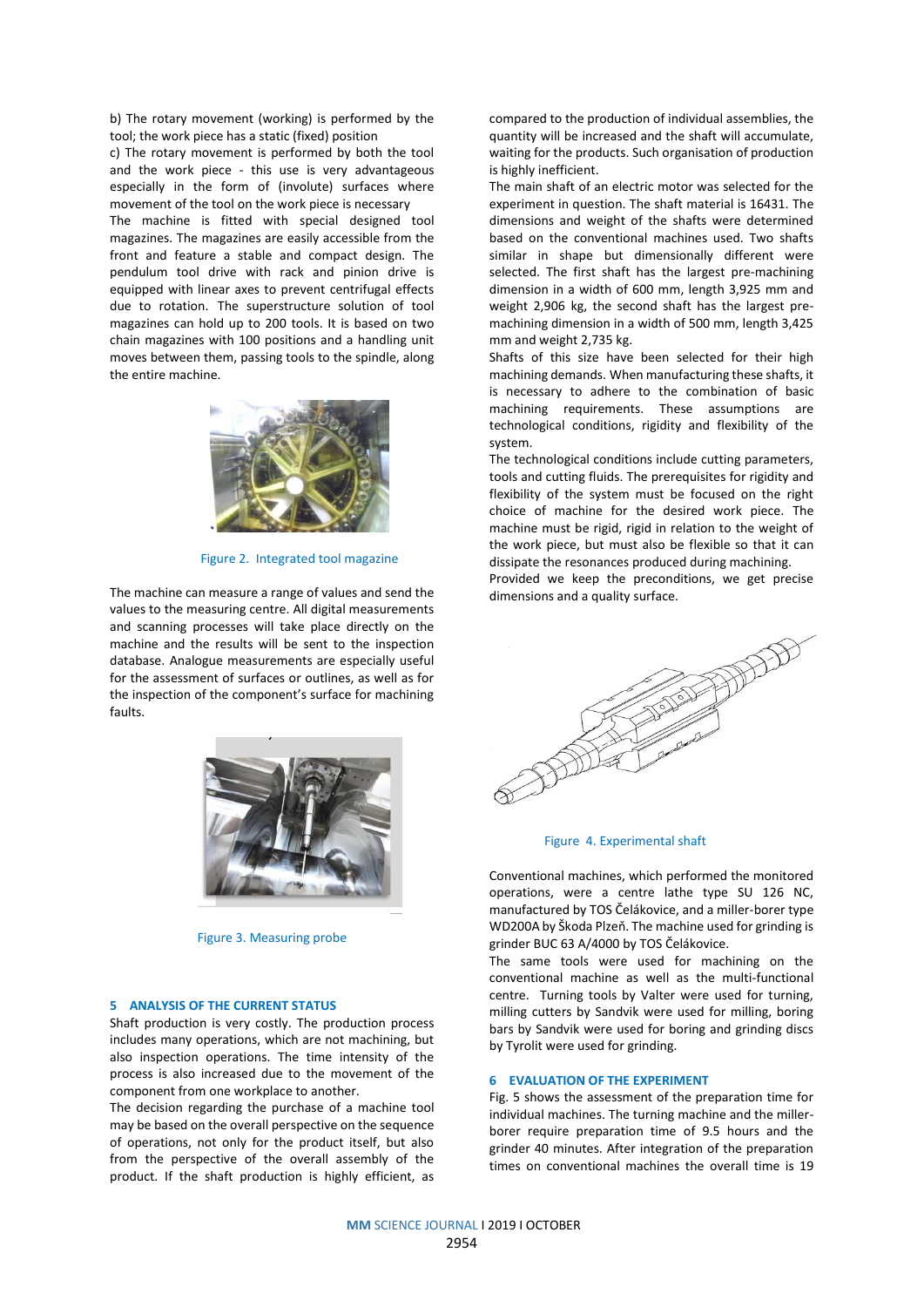hours 40 minutes. The preparation time for the CNC machine is 1.5 hour.



Figure 5. Chart of preparation times

Fig. 6 shows the assessment of the production time for individual machine tools. For the turning machine the production time is 73.75 hours, for miller-borer 111.5 hours and 1.5 for the grinder. After integration of the production times on conventional machines the overall time is 186.75 hours. The production time for the CNC machine is 182.75 hour.



## Figure 6. Chart of production times

Fig. 7 shows the assessment of the transport time for individual machine tools. For the turning machine the transport time is 1.75 hours, for miller-borer 1.5 hours and 12 minutes for the grinder, 3:5 hours in total. The transport time for the CNC machine is 50 minutes.



Figure 7 Chart of transport times

The average time of 30 minutes is calculated for a single inspection operation, in this case 120 minutes in total. It means a visual and dimensional inspection. During the production of shaft by this method on a multi-functional turning miller the time savings of 100 minutes will be achieved due to inspections directly on the machine, using a measuring probe.

The production of the shaft is very complex and demanding. It starts by squaring the ends and roughing the square parts. It is followed by roughing the cylindrical parts and the front bore. The following operation is milling the hammer groove, drilling all holes including threads, reaming and finishing central square parts to dimensions specified in the drawing. Subsequently all cylindrical diameters are machined to the specified dimensions, only ground diameters are left with an allowance. It is followed by grinding of tolerance ends and then the radial and front run-out are checked and indicated.

# **7 ENGINEERING-ECONOMIC ASSESSMENT OF THE EXPERIMENT**

The costs of time of the selected shaft vary greatly in this experiment. The biggest difference is in the preparation time, where the result reaches app. 18 hours. We can add the transport time of 3 hours to this value. The overall time savings in the preparation and transport time is 21 hours. The savings are important, because the time doesn't add value and the production costs are reduced. Outside the aforementioned unproductive times, the number of shaft shafts increases due to the maximum utilization of the machine tool. In the production of conventional machines, it is necessary to exploit the production of three machines. The machines are obsolete, have higher overheads and use less quality tools. However, the timing is complex. Using a multifunction machine tool will significantly reduce production costs. These costs include electricity, tools,